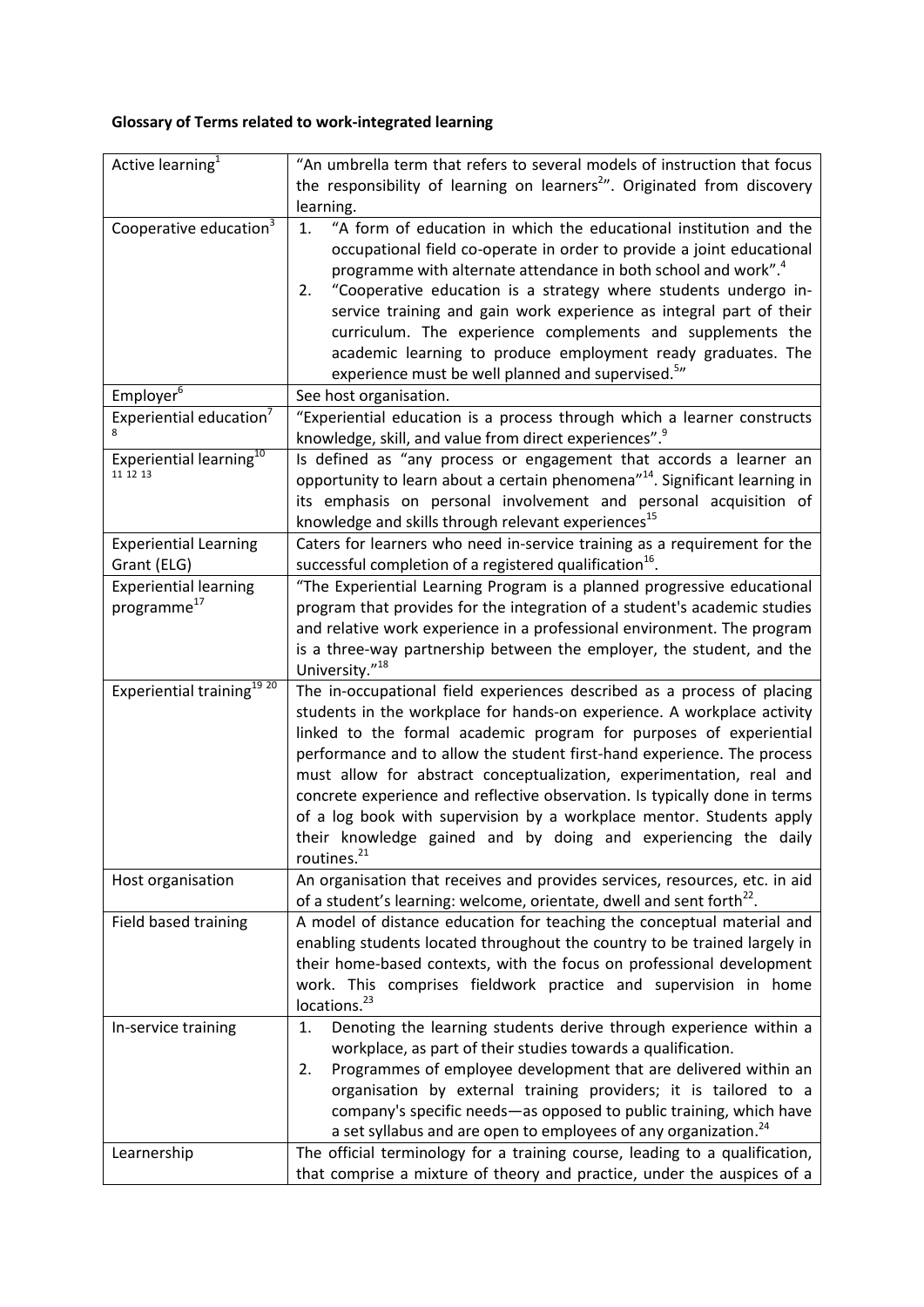|                                                 | Sectoral Education and Training Authority (SETA), and it is either<br>conducted in-house by employers or at some approved site.                                                                                                                            |
|-------------------------------------------------|------------------------------------------------------------------------------------------------------------------------------------------------------------------------------------------------------------------------------------------------------------|
| P1 & P2 <sup>25 26</sup> <sup>27</sup> learning | Generally used in the engineering field to indicate the first period (P1) and                                                                                                                                                                              |
|                                                 | the second period (P2) of work-integrated learning                                                                                                                                                                                                         |
| Placement <sup>28</sup>                         | The site where a student undergoes experience <sup>29</sup><br>1.                                                                                                                                                                                          |
|                                                 | The process of facilitating the application and interview process as<br>2.<br>may be required by host organisations after short-listing <sup>30</sup> .                                                                                                    |
| Portfolio of learning <sup>31</sup>             | It is a concrete manifestation that serves to record or assemble <sup>32</sup> a<br>student's learning as results of the experiences and projects <sup>33</sup> of the                                                                                     |
|                                                 | student during work-integrated learning period. "While largely a written                                                                                                                                                                                   |
|                                                 | document, the portfolio may include slides, photos, paintings, sketches,                                                                                                                                                                                   |
|                                                 | tapes, videos, and any other alternative documentation that demonstrate                                                                                                                                                                                    |
|                                                 | learning acquisition and experience. Interviews, poetry, accounts of                                                                                                                                                                                       |
|                                                 | failures as well as successes, fiction, and other imaginative and creative<br>elements are encouraged." 34                                                                                                                                                 |
| Practical                                       | Learning "acquired through practice or action, rather than theory" <sup>35</sup> , but<br>usually in a laboratory rather than in a work place.                                                                                                             |
| Problem Based                                   | "A term used within higher education for a range of pedagogic                                                                                                                                                                                              |
| Learning (PBL)                                  | approaches that encourage students to learn through the structured                                                                                                                                                                                         |
|                                                 | exploration of a research or practice-based problem" <sup>36</sup> .                                                                                                                                                                                       |
| Reflection                                      | It "is the key to extracting the most out of constructivist and experiential                                                                                                                                                                               |
|                                                 | learning methods. Students are encouraged at all points in the program                                                                                                                                                                                     |
|                                                 | [during their WiL] to keep and academic portfolio [or journal], for the                                                                                                                                                                                    |
|                                                 | purposes of recording all activities participated in and reflection there<br>upon"37.                                                                                                                                                                      |
| Service-Learning                                | Is a form of community-based experiential learning; curriculum-based,<br>credit-bearing and carefully structured educational experience <sup>38</sup> . An<br>experiential education approach that is premised on "reciprocal<br>learning" <sup>39</sup> . |
| <b>Site Visits</b>                              | Allow the students to experience firsthand the environment they will be<br>working in $40$ .                                                                                                                                                               |
| Workplace learning <sup>41</sup>                | "Many higher education programmes consider workplace learning to be a<br>valid learning experience for students. Most professional training                                                                                                                |
|                                                 | programmes include a practicum, which can vary from a few weeks to a                                                                                                                                                                                       |
|                                                 | few years of practical experience at a site of professional practice. This                                                                                                                                                                                 |
|                                                 | model can be strongly or weakly integrated into the formal learning                                                                                                                                                                                        |
|                                                 | programme, depending on how it is supported, supervised, and assessed.                                                                                                                                                                                     |
|                                                 | In such programmes, the workplace is present, both as a learning                                                                                                                                                                                           |
|                                                 | resource and as a benchmark of practice. <sup>42</sup> "                                                                                                                                                                                                   |
| Work preparedness <sup>43</sup>                 | Orientation of students to prepare them for the world of work, job-                                                                                                                                                                                        |
|                                                 | seeking skills (such as CV writing, application procedures, interview                                                                                                                                                                                      |
|                                                 | conduct) and presentation skills, and other life skills such as time                                                                                                                                                                                       |
|                                                 | management, team building and communication skills.                                                                                                                                                                                                        |

<sup>&</sup>lt;sup>1</sup> http://www.ukzn.ac.za/medicine/education/learning-experiential.htm<br><sup>2</sup> http://en.wikipedia.org/wiki/Active\_learning<br><sup>3</sup> http://www.cut.ac.za/web/academics/coopedu<br><sup>4</sup> Jarvis, P. & Wilson, A.L. (1999). *International Di* 

education". 2nd revised edition. London: Kogan Page.<br><sup>5</sup> http://psychsoma.co.za/learning\_in\_vivo/2008/08/a-cooperative-e.html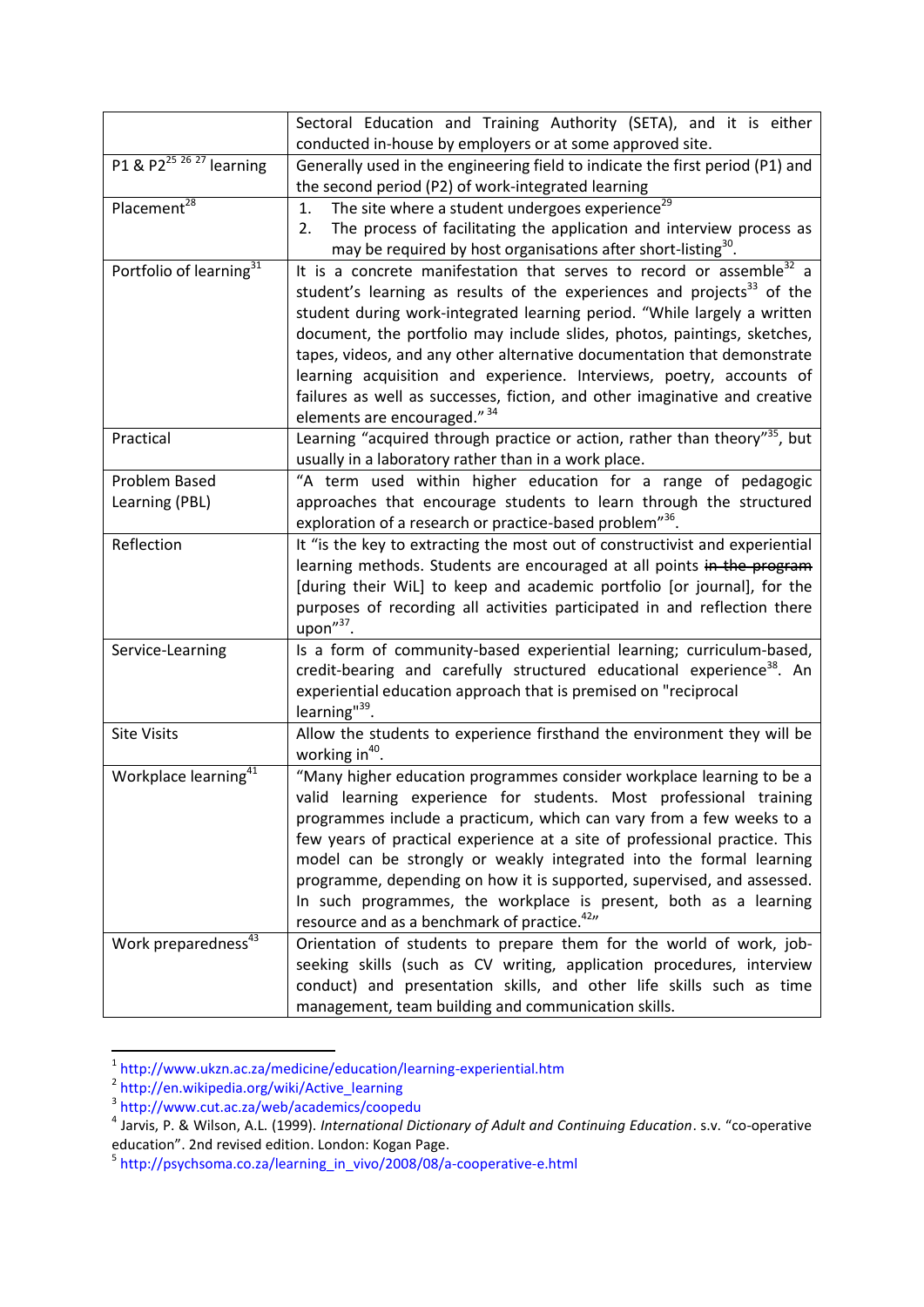6 http://info.cput.ac.za/prospectus\_3/qual\_new.php?q=99&f=1— "Although the University undertakes to assist students in obtaining suitable experiential learning placement, the onus is on the student to find an "employer". The employer must be accredited by the University for purposes of experiential learning. An experiential learning agreement creates a separate contract between the employer and the student."

7 http://www.che.ac.za/search/index.oct?query=experiential&search=1

8 http://www.ukzn.ac.za/medicine/education/education-experiential.htm

9 http://www.ericdigests.org/2003-2/outdoor.html

<sup>10</sup> http://info.cput.ac.za/prospectus\_3/qual\_new.php?q=99&f=1

<sup>11</sup> http://www.che.ac.za/search/index.oct?query=experiential&search=1

<sup>12</sup> http://eprints.ru.ac.za/212/—" Using experiential learning to facilitate pharmacy students' understanding of patients' medication practice in chronic illness"

<sup>13</sup> http://propertydev.ukzn.ac.za/LearningMethods391.aspx—"The method of experiential learning concerns the active participation of students in their learning. Critical, analytical skills are therefore developed as students reflect upon their activities and try to attain valuable insight from going through the activity. The insight gained can then be applied to the student's daily life. Experiential Learning provides a different and all together more engaging method of handling academic content. Through the combination of action and reflection, Experiential Learning empowers students to take responsibility for their own learning."

<sup>14</sup> http://www.nmmu.ac.za/default.asp?id=8564&bhcp=1

<sup>15</sup> http://www.ukzn.ac.za/medicine/education/learning-experiential.htm

<sup>16</sup> www.theta.org.za/downloads/news/guidelines\_criteria.doc

<sup>17</sup> http://www.nmmu.ac.za/default.asp?id=8564&bhcp=1—" The experiential learning programme for the National Diploma in Civil Engineering at Nelson Mandela Metropolitan University (NMMU) serves to provide students with the opportunity of industry exposure in diverse fields such as: administration; drawing; surveying; design; contracts; construction; material testing among others".

<sup>18</sup> http://www.nova.edu/career/elp/

<sup>19</sup> http://www.saiee.org.za/content.php?pageID=57#—"SETA to provide learnerships or experiential training for P1/P2 technician"

<sup>20</sup> http://www.civils.org.za/Portals/0/pdf/masakheni/masakheni-brochure.pdf

<sup>21</sup> http://www.apjce.org/volume\_8/apjce\_8\_2\_93\_107.pdf

 $22$  http://psychsoma.co.za/learning\_in\_vivo/2009/10/welcoming-restoring-dwelling-and-parting.html—

Larson, MH. 2009. Welcoming and restoring, dwelling and sending: creating a space of hospitality in faculty education. *Journal of Faculty Development*, 23(1), 48-53. & Oden, AG (Ed.). 2001. *And you welcome me: a sourcebook on hospitality in early Christianity*. Nashville, TN: Abingdon.

 $3$  http://www.springerlink.com/content/j7212h581637v0n0/

<sup>24</sup> http://dictionary.bnet.com/definition/in-service+training.html

<sup>25</sup> http://www.saqa.org.za/docs/events/q\_africa07/presentations/hanrahan\_h1.pdf

<sup>26</sup> http://www.nqf.org.za/download\_files/nqf-support/2%20Position%20Paper\_Implementing%20Engineering %20Qualifications\_HEQF.pdf—"The National Diploma in engineering fields [at residential UoTs] consists of four semesters of on-campus study, denoted S1 to S4 and two units of work integrated learning, identified as P1 and P2".

<sup>27</sup> http://www.civils.org.za/Portals/0/pdf/masakheni/masakheni-brochure.pdf

<sup>28</sup> http://info.cput.ac.za/prospectus\_3/qual\_new.php?q=99&f=1

<sup>29</sup> Sweitzer, H.F. & King, M.A. 2004. *The successful internship—transformation and empowerment in experiential learning*, 2nd edition. Belmont, CA: Brooks/Cole—Thompson Learning

<sup>30</sup> http://www.saqa.org.za/docs/events/q\_africa03/forbes-qamodel.pdf

<sup>31</sup> http://www.ukzn.ac.za/medicine/education/learning-experiential.htm—"The clinical portfolio of learning is central to our third, fourth and fifth year courses in medicine as it is designed to promote this third path, that of true experiential and active learning".

<sup>32</sup> http://www.safpj.co.za/index.php/safpj/article/view/141/141

<sup>33</sup> http://www.answers.com/topic/experiential-education

<sup>34</sup> http://www.fwpchina.com/index.php/china/view/portfolio\_of\_learning/

<sup>35</sup> http://www.thefreedictionary.com/practical

<sup>36</sup> http://satnonline.net/papers/Position%20Paper%20on%20WIL.pdf

<sup>37</sup> http://propertydev.ukzn.ac.za/LearningMethods391.aspx

<sup>38</sup> http://admin.sun.ac.za/gi/service%20learning/what%20is.htm